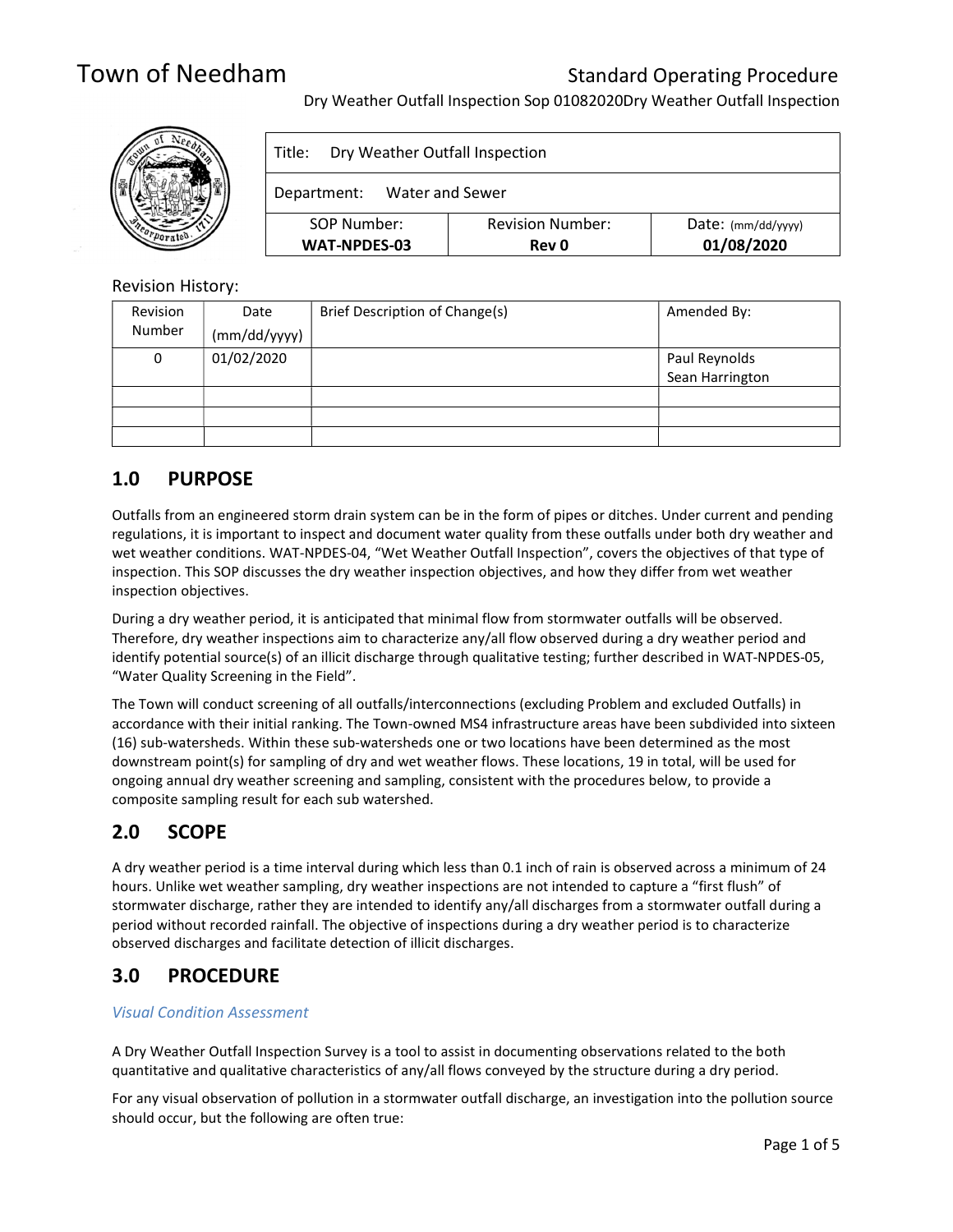Dry Weather Outfall Inspection Sop 01082020Dry Weather Outfall Inspection

- 1. Foam: indicator of upstream vehicle washing activities, or an illicit discharge.
- 2. Oil sheen: result of a leak or spill.
- 3. Cloudiness: indicator of suspended solids such as dust, ash, powdered chemicals and ground up materials.
- 4. Color or odor: Indicator of raw materials, chemicals, or sewage.
- 5. Excessive sediment: indicator or disturbed earth of other unpaved areas lacking adequate erosion control measures.
- 6. Sanitary waste and optical enhancers (fluorescent dyes added to laundry detergent and some toilet paper): indicators of illicit discharge.
- 7. Orange staining: indicator of high mineral concentrations.

Many of these observations are indicators of an illicit discharge. Examples of illicit discharges include: crossconnections of sewer services to engineered storm drain systems; leaking septic systems; intentional discharge of pollutants to catch basins; combined sewer overflows; connected floor drains; and sump pumps connected to the system (under some circumstances). Additional guidelines for illicit discharge investigations are included in WAT-NPDES-02, "Locating Illicit Discharges".

The Wet Weather Outfall Inspection Survey includes fields where these and other specific observations can be noted. The inspector shall indicate the presence of a specific water quality indicator or parameter by marking "Yes". If "Yes" is marked, provide additional details in the comments section. If the indictor in question is not present mark "No".

Within the comments section, provide additional information about recorded precipitation totals, or more detailed descriptions of observations made during the inspection and corrective actions taken.

## General Procedure for Outfall Screening

The Town will record the following information and will include it in the summary report:

- Unique identifier,
- Receiving water,
- Date of most recent inspection,
- Dimensions,
- Shape,
- Material (concrete, PVC),
- Spatial location (latitude and longitude with a minimum accuracy of +/-30 feet,
- Physical condition,
- Indicators of potential non-stormwater discharges (including presence or evidence of suspect flow and sensory observations such as odor, color, turbidity, floatables, or oil sheen).

If an outfall/interconnection is inaccessible or submerged, the Town will proceed to the first accessible upstream manhole or structure for the observation and report the location with the screening results.

### General Procedure for Outfall Sampling

If no flow is observed, but evidence of illicit flow exists, the Town will revisit the outfall during dry weather within one week of the initial observation, if practicable, to perform a second dry weather screening and sample any observed flow.

Where dry weather flow is found at an outfall/interconnection, at least one (1) sample will be collected and analyzed at a minimum for:

- Ammonia,
- Chlorine,
- Conductivity,
- Salinity,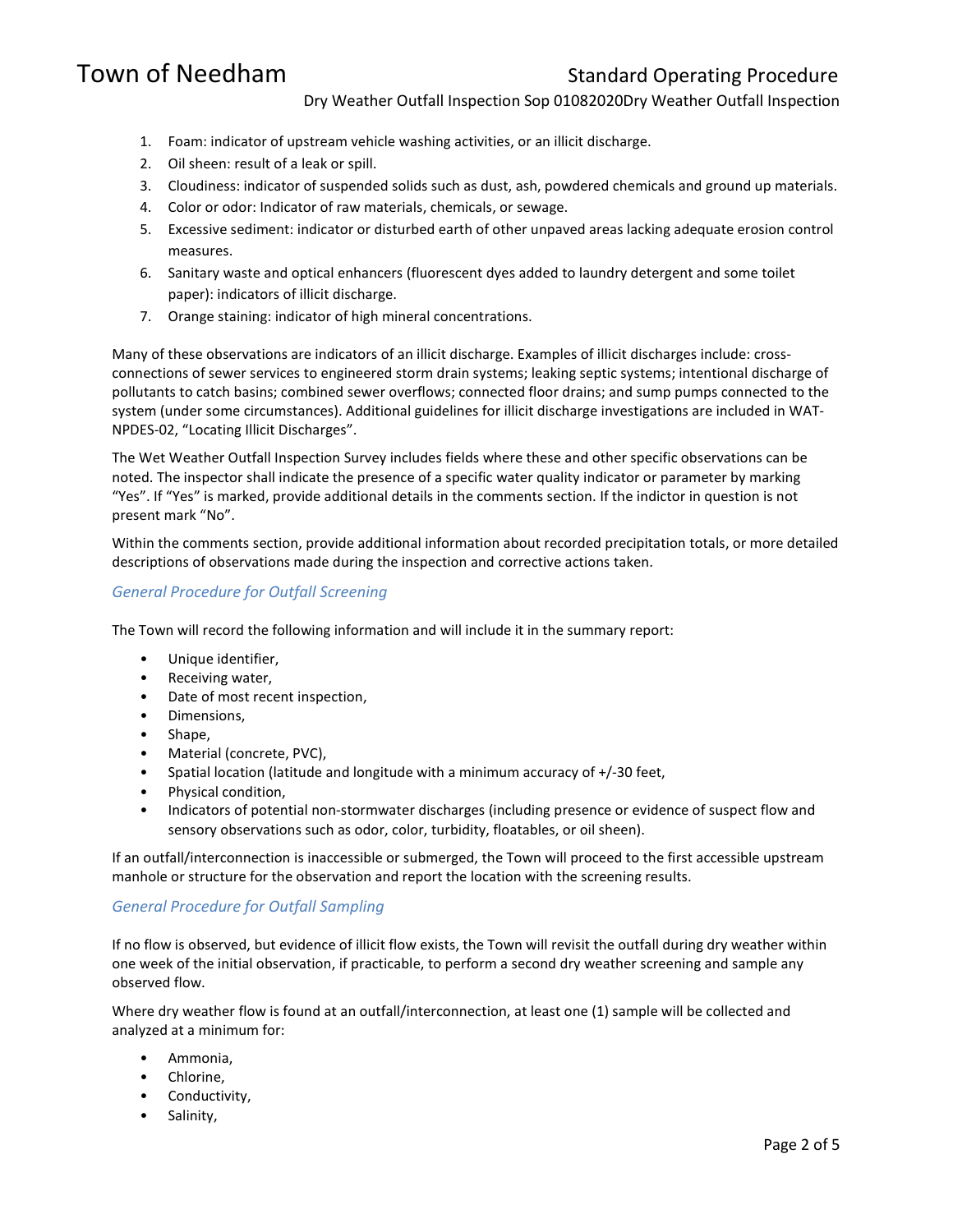Dry Weather Outfall Inspection Sop 01082020Dry Weather Outfall Inspection

- E. coli (freshwater receiving water) or enterococcus (saline or brackish receiving water),
- Surfactants (such as MBAS),
- Temperature, and
- Pollutants of concern; where the discharge is directly into a water quality limited water or a water subject to an approved TMDL the sample will be analyzed for the pollutant(s) identified as the cause of the impairment.

All analyses with the exception of indicator bacteria and pollutants of concern can be performed with field test kits or field instrumentation.

### Conditional and Qualitative Considerations

Although many of the parameters listed above are considered to be indicators of illicit discharge, the presence of a parameter is not absolute evidence of an illicit discharge.

Some of these indicators may occur naturally. Orange staining may be the result of naturally occurring iron, and therefore unrelated to pollution. Foam can be formed when the physical characteristics of water are altered by the presence of organic materials. Foam is typically found in waters with high organic content such as bog lakes, streams that originate from bog lakes, productive lakes, wetlands, or woody areas. To determine the difference between natural foam and foam cause by pollution, consider the following:

- 1. Wind direction or turbulence: natural foam occurrences on the beach coincide with onshore winds. Often, foam can be found along a shoreline and/or on open waters during windy days. Natural occurrences in rivers can be found downstream of a turbulent site.
- 2. Proximity to a potential pollution source: some entities including the textile industry, paper production facilities, oil industries, and firefighting activities work with materials that cause foaming in water. If these materials are released to a water body in large quantities, they can cause foaming. Also, the presence of silt in water, such as from a construction site can cause foam.
- 3. Feeling: natural foam is typically persistent, light, not slimy to the touch.
- 4. Presence of decomposing plants or organic material in the water.

Some of the indicators can have multiple causes or sources. For example, both bacteria and petroleum can create a sheen on the water surface. The source of the sheen can be differentiated by disturbing it, such as with a pole. A sheen caused by oil will remain intact and move in a swirl pattern; a sheen caused by bacteria will separate and appear "blocky". Bacterial or naturally occurring sheens are usually silver or relatively dull in color and will break up into a number of small patches of sheen. The cause may be presence of iron, decomposition of organic material or presence of certain bacteria. Bacterial sheen is not a pollutant but should be noted.

Optical enhancers at high concentrations are sometimes visible to the naked eye as a bluish-purple haze in the water. However, due to physiological variation of the human eye, not all inspectors may be able to identify the presence of these materials, and quantitative testing is the preferred method to confirm the presence of these compounds. Optical enhancers are typically detected through the use of clean, white cotton pads placed within the discharge for several days, dried, and viewed under a fluorometer. If the cotton pad fluoresces, optical enhancers are assumed to be present. The magnitude of the fluorescence, as measured in fluorescent units, can be used to correlate the concentration of optical enhancers in water to other samples collected locally.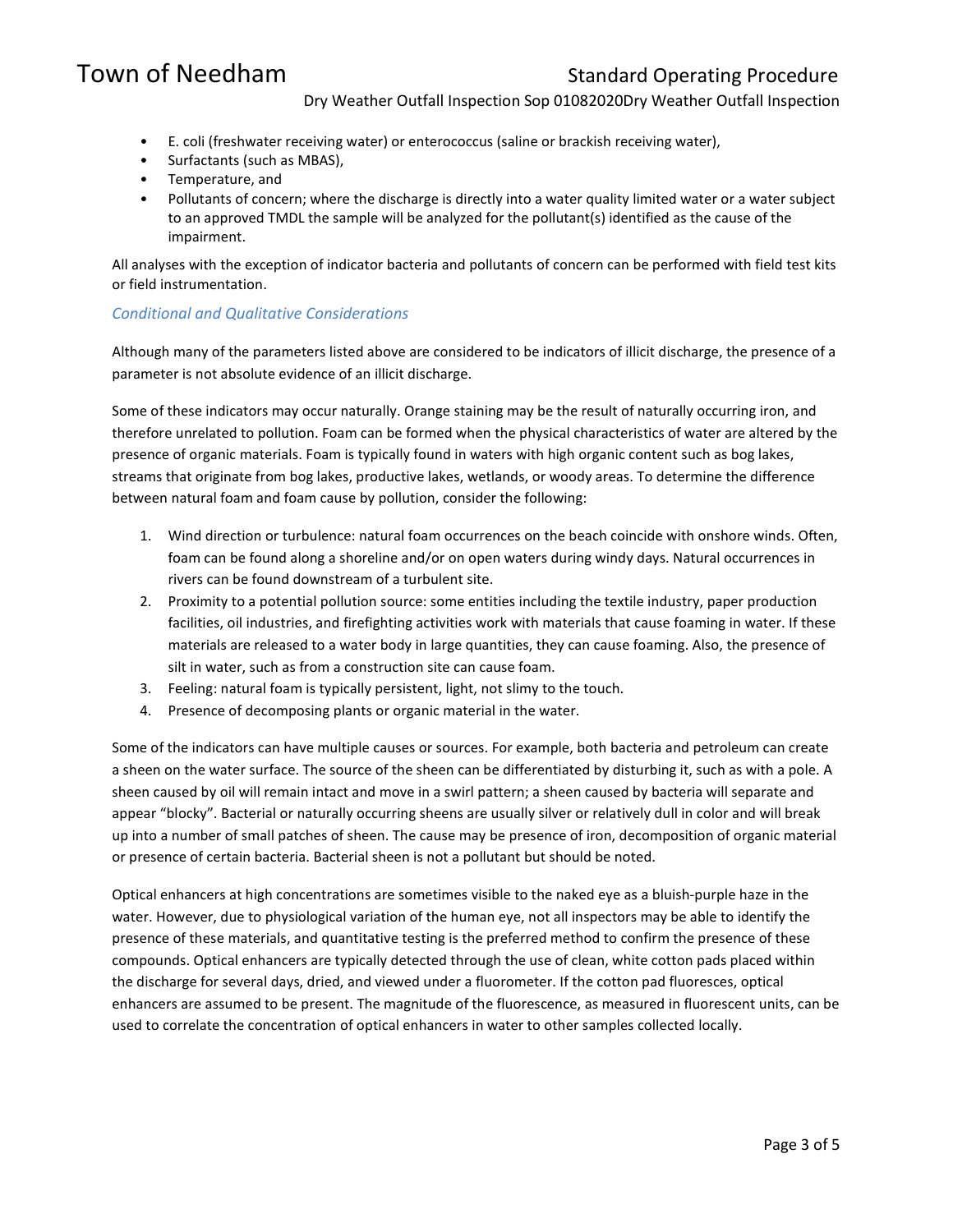Dry Weather Outfall Inspection Sop 01082020Dry Weather Outfall Inspection

## Measuring Water Quality

Based on the results of the Visual Condition Assessment, it may be necessary to collect additional data about water quality. Water quality samples can be in the form of screening using field test kits and instrumentation, or by discrete analytical samples processed by a laboratory.

Information on selecting and using field test kits and instrumentation is included in WAT-NPDES-05, "Water Quality Screening in the Field." The Inspection Survey also provides values for what can be considered an appropriate benchmark for a variety of parameters that can be evaluated in the field.

If the results of screening using field test kits indicate that the outfall's water quality exceeds the benchmarks provided, collection of discrete analytical samples should be considered.

## Analytical Sample Collection

Sample collection methods may vary based on specific outfall limitations but shall follow test procedures outlined in 40 CFR 136. A discrete manual or grab sample can classify water at a distinct point in time. These samples are easily collected and used primarily when the water quality of the discharge is expected to be homogeneous, or unchanging, in nature. A flow-weighted composite sample will classify water quality over a measured period of time. These samples are used when the water quality of the discharge is expected to be heterogeneous, or fluctuating, in nature. Grab samples are more common for dry weather outfall inspections due to the timesensitive nature of the process.

Protocols for collecting a grab sample shall include the following:

- 1. Do not eat or drink during sample collection and processing.
- 2. Do not collect or process samples near a running vehicle.
- 3. Always wear clean, powder-free nitrile gloves when handling sample containers and lids.
- 4. Depending on the analysis, preservatives (e.g. sulfuric acid, hydrochloric acid) are added to some sample containers by the lab. Never touch the inside surface of a sample container or lid, even with gloved hands. Do not dump out the preservative or overfill the sample containers.
- 5. Slowly lower the bottle into the water to avoid bottom disturbance and stirring up sediment.
- 6. Label the sample with the time and sample ID.

### Analytical Sample Quality Control and Assurance

Check holding times for the requested analytical. Note that the lab needs sufficient time to extract and process the sample. Due to short holding time the lab needs any samples that are to be analyzed for e.coli, fecal coliform, or enterococcus within 6 hours of collection. Record the time that the bacteria samples were collected.

### Table 1: Parameter specifications

| Parameter (lab - equipment) | <b>Preservation</b> | Holding time |
|-----------------------------|---------------------|--------------|
| PH (YSI)                    | None                | Immediate    |
| Temperature (YSI)           | None                | Immediate    |
| Sp Cond (YSI)               | None                | Immediate    |